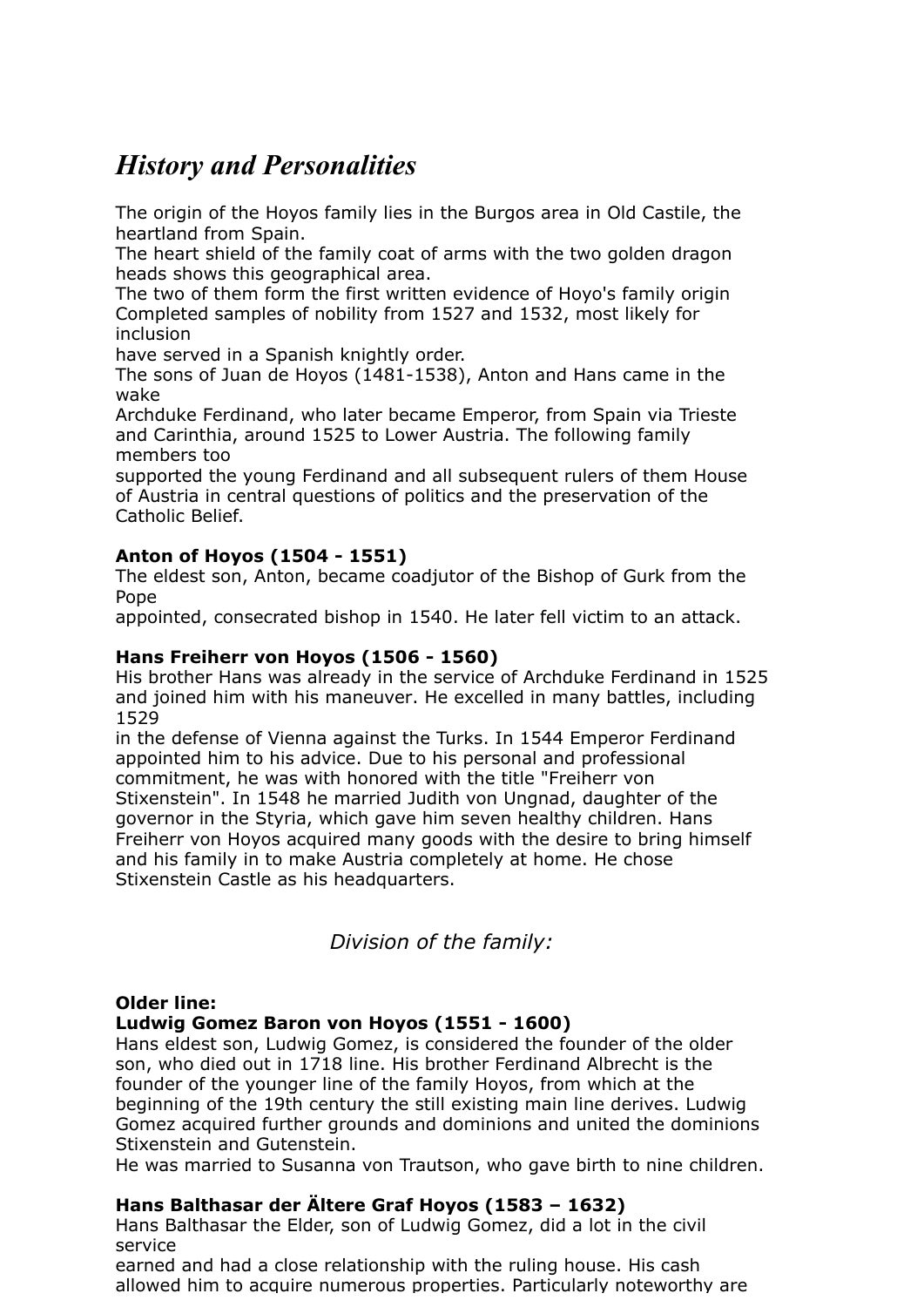Hans Balthasar the Elder, son of Ludwig Gomez, did a lot in the civil service

earned and had a close relationship with the ruling house. His cash allowed him to acquire numerous properties. Particularly noteworthy are his generous foundations, especially that of him newly built Minorite monastery in Neunkirchen and a notable donation for the construction of the Capuchin monastery in Korneuburg as well as the financial aid to the Franciscan order in Vienna. With that there was an altar foundation and the establishment one Connected crypt chapel for 20 family members. He was married twice. He had four children from each marriage.

### **Hans Balthasar the Younger Count Hoyos (1626 - 1681)**

Subsequently, Count Hans Balthasar t.Y. was considered to maintain the older line, who survived his three childless half-brothers and thus the property again united and increased. When the plague broke out in Vienna, his position was lower than Austrian Land Marshal awarded. While the Kaiserhof moved to Innsbruck and the most of the nobility from Vienna fled, Hans Balthasar, governor Jörger and persisted Count Hofkirchen as the only noblewoman in Vienna. The marriage with Esther Susanne, geb. Countess von Trauttmansdorff, born 7 children. Her first marriage was to Hans Albrecht Freiherr von Hoyos from the younger line been married. Esther Susanne is so important to the Hoyos family because she makes the tribe Hoyos reproduced in both the younger and the older line.

## **Franz Karl Count Hoyos (1666 - 1706)**

The eldest son of Hans Balthasar t.y., Count Franz Karl, joined the paternal majority succession in Gutenstein and Hohenberg. Furthermore, he became dominion and allocated to Stixenstein Castle. In the civil service he achieved the position of an imperial councilor. His marriage to Gabriela Marchesa Caretto di Grana in 1693 was considered as a good one. Emperor Leopold awarded him the Hungarian indigenous status, which made him accepted into entitled the Hungarian gentry. Franz Karl died childless.

## **Ernst Ludwig Graf Hoyos (1668 – 1718)**

The younger brother of Franz Karl, Ernst Ludwig, took up the next majorate.

He was chamberlain and court chamberlain under Leopold I and Josef I. The latter was appointed him to the Privy Council.

He was married to the imperial court lady Josefa Antonia Countess Kolowrát.

Ernst Ludwig united after the death of his older brother next to the already

mentioned Majorat the dominions Stixenstein, Vestenhof, Rothengrub, Frohsdorf, Pitten, Eichbüchl, Kreuzstetten, the Freihaus in Vienna and the gentlemen Retz and Enzesfeld, which he however sold. He left his favorite residence, Schloss Frohsdorf, remodeled by Fischer von Erlach.

He died with no offspring. The Majorate Gutenstein-Hohenberg became a member of Count Philipp Joseph Innozenz the younger line, overwritten. His son Johann Ernst, the founder of the main line, which is still living today, became universal heir and first owner of the Ernst Ludwig newly established Fideikommissherrschaft.

*Younger line personalities:*

### **Ferdinand Albrecht Freiherr von Hoyos (1553 - 1609)**

Ferdinand Albrecht, brother of Ludwig Gomez, was the founder of the younger line. He studied in Vienna and then entered the court and civil service. In the Netherlands he acquired precise knowledge of locks system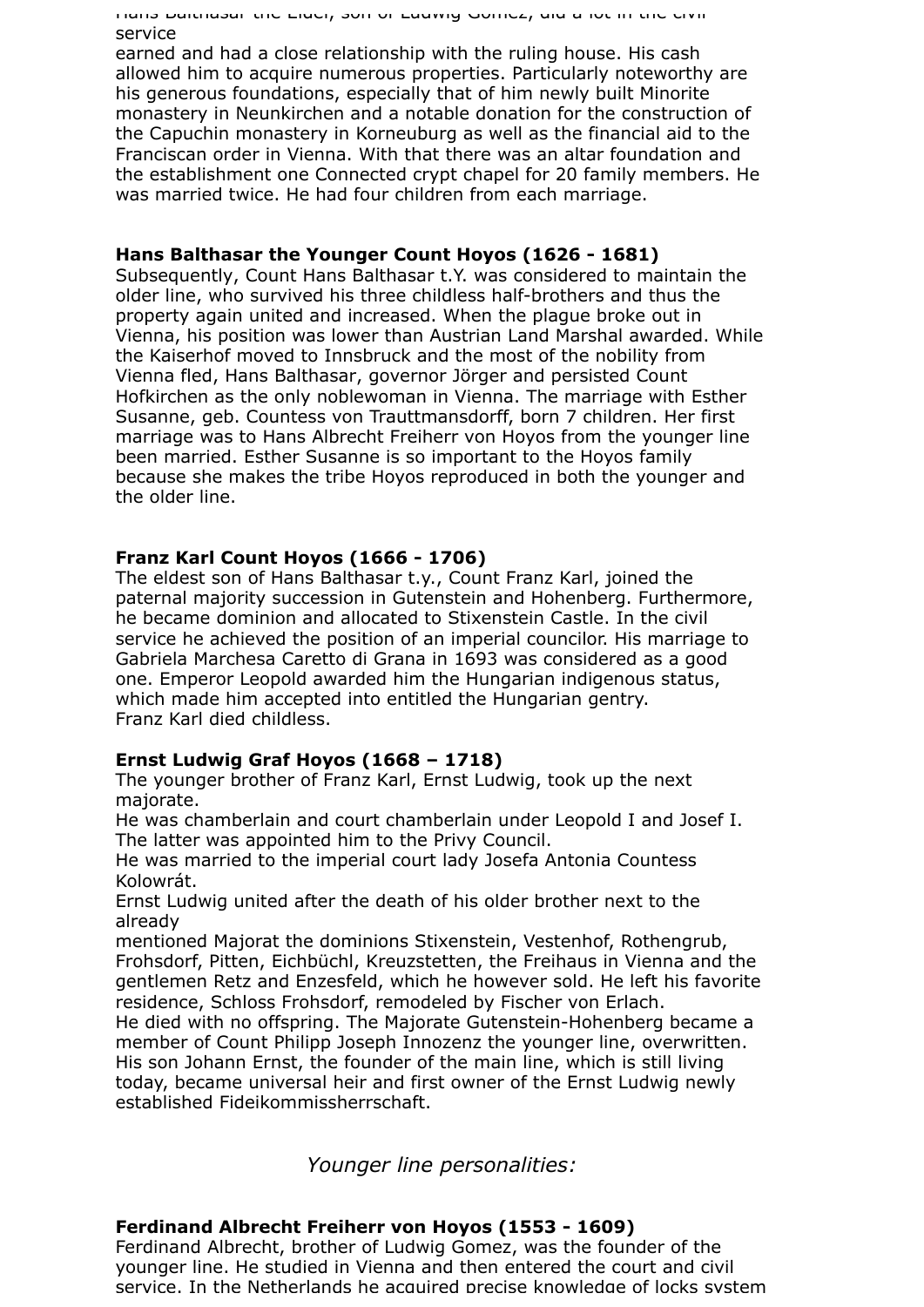#### **Ferdinand Albrecht Freiherr von Hoyos (1553 - 1609)**

Ferdinand Albrecht, brother of Ludwig Gomez, was the founder of the younger line. He studied in Vienna and then entered the court and civil service. In the Netherlands he acquired precise knowledge of locks system and canal system, which he developed between 1598 and 1600 in plans to regulate the Danube implemented.

He sold several family estates in return for one to build coherent free property in Lower Austria. Acquired in 1593 he took over the sovereign pledged possessions of Persenbeug, Rohrgg, Wimberg, Yspertal and the water toll to Emmersdorf.

He was married to Regina Freiin Lobkowitz, who had eight children.

## **Adam Eusebius Baron von Hoyos (1587 - 1640)**

Ferdinand Albrecht's son and heir, Adam Eusebius, graduated from the Universities of Padua and Siena.

In the civil service he held the function of an imperial panatier and **Truchsess** 

and a chamberlain to Archduke Charles. From his memberships in clergy Brotherhoods are particularly noteworthy that of a knight of the "Milita Christiana".

He was a sponsor of monasteries and foundations as well as a well-known donor of funds for the Aggsbach Charterhouse.

The outbreak of the Thirty Years' War left behind through looting and Devastation left clear traces in the southern Waldviertel.

Adam Eusebius renewed numerous castles and manors.

His descendants from two marriages included ten children.

## **Hans Albrecht Freiherr von Hoyos (1632 - 1659)**

While the surviving son from his first marriage, Franz Ludwig (1620 - 1667), in

mental derangement died, gave his half-brother Hans Albrecht through his unsteady lifestyle is cause for concern. Entertainment, extravagance and brawling marked his life path. His wife Esther Susanne b. Countess von Trauttmansdorff, gave birth to two children. As a widow she married the aforementioned Hans Balthasar from the older line, who was the guardian of the two-year-old Leopold Karl and later became his stepfather.

## **Leopold Karl Graf Hoyos (1657 - 1699)**

Leopold Karl was the ancestral owner of the Hoyos family. With only seventeen years he was already raised to the rank of imperial count. Later he became a chamberlain assessor of the Lower Austrian land law and appointed to the Court Chamber Councilor. After returning from his fouryear study and educational trip, he took over management of his estates in the southern Waldviertel, which he completely renewed. In 1681 he married Countess Maria Regina Sprinzenstein. As the daughter of the Lower Austrian Land Marshal, she inherited the Horn estate, Rosenburg and Raan with the fortress Kamegg and Mold. These goods and those entitlement to the rule Drosendorf became through the marriage with Leopold Karl passed on to the Hoyos family. The goods are still in their possession today.

Leopold Karl died in 1699, his wife followed him in 1704. Of the eight children survived Johann Anton (1690 - 1709), who was designated as a universal heir, lived only a few years longer than his mother.

## **Philipp Josef Innozenz Count Hoyos (1695 - 1762)**

The son of Leopold Karl, Philipp Josef Innozenz, therefore inherited all the family goods. An early marriage was necessary for the maintenance of the entire family. So he married Maria Magdalena Countess Hohenfeld in 1717, who immediately gave birth to a son before the extinction of the older line. Philipp Josef inherited that from in 1718 Hans Balthasar the Elder donated Fideikommiss Gutenstein and Hohenberg, and his a few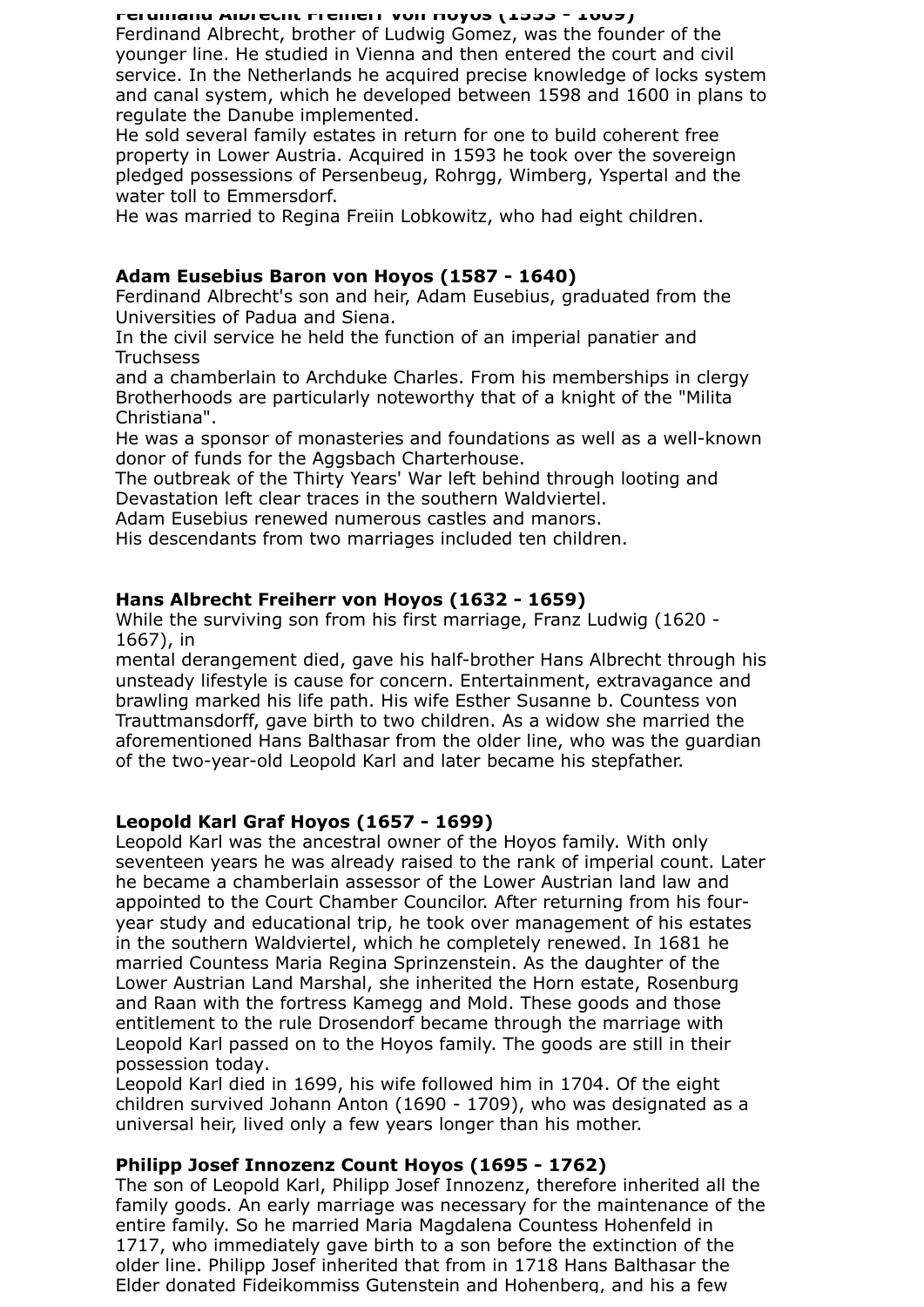entire family. So he married Maria Magdalena Countess Hohenfeld in 1717, who immediately gave birth to a son before the extinction of the older line. Philipp Josef inherited that from in 1718 Hans Balthasar the Elder donated Fideikommiss Gutenstein and Hohenberg, and his a few months old son took over the other allod goods of the older, now extinct line. Philipp Josef thus united at the age of 23 partly as owner, partly as Guardian of his underage son a complex of goods like none before him owned. He never entered the civil service, but administered with great authority for over 45 years expertise and willingness to innovate the family interests.

He supported the church with large sums of money. He largely financed the construction of the pilgrimage church Maria Dreieichen near Horn.

# *Branch of the family to Philipp Josef Inozenz Graf Hoyos:*

#### **Main line: Johann Ernst the Elder Count Hoyos Persenbeuger branch line: Johann Leopold Graf Hoyos Breiteneicher branch line: Johann Anton Graf Hoyos**

From the surviving sons, three new branches of the family formed: Johann Ernst the Elder founded the main line that continued. His brother Johann Leopold (1728 - 1796) the "Persenbeuger branch line". His three daughters from marriage with Countess Herberstein sold the goods she had taken over after her father's death in 1800 to the sovereign. The third son, Johann Anton (1731 - 1791), who is his mother's universal heir

Castle and rule Breiteneich near Horn, founded the "Breiteneicher Secondary line ". His family branch, which still exists today, brought numerous

Offspring.

# *Significant family members of the still existing main line:*

## **Johann Ernst the Elder Count Hoyos (1718 - 1781)**

The son of Philipp Josef Inozenz, Johann Ernst the Elder, received in his childhood the goods from his godfather Ernst Ludwig, which were managed by his father until his majority. After his death he was given a majorate of Gutenstein, Hohenberg, then Horn, Rosenburg and Raan. In 1771 he increased the property

by buying more dominions. His main residence was the representative Frohsdorf manor house.

In 1769 he had the new patronage church of St. Leonhard am Hornerwald built.

His marriage to Countess Maria Franziska Sinzendorf resulted in only one son.

During his life Johann Ernst Senior was in financial difficulties and so he left behind

a high mountain of debt after his death.

## **Johann Philipp Graf Hoyos (1747-1803)**

The only son, Johann Philipp, grew up isolated in the countryside. He married Christiane Countess Clary-Aldringen, daughter of the master hunter in Austria under the Enns.

She was very integrated in society and at the imperial court. The child of both can be considered the most distinctive personality of the Hoyos family.

Johann Philipp set up Frohsdorf Castle as the family residence. After the death of his father, he took on the heavy debt burden.

The family's economic base consisted of the use of the forests by the expansion of the wood flooding. Countess Christiane gave herself the directives for the family property until the marriage her only son in 1799. In 1802 a major fire destroyed Stixenstein Castle. Much of the Spanish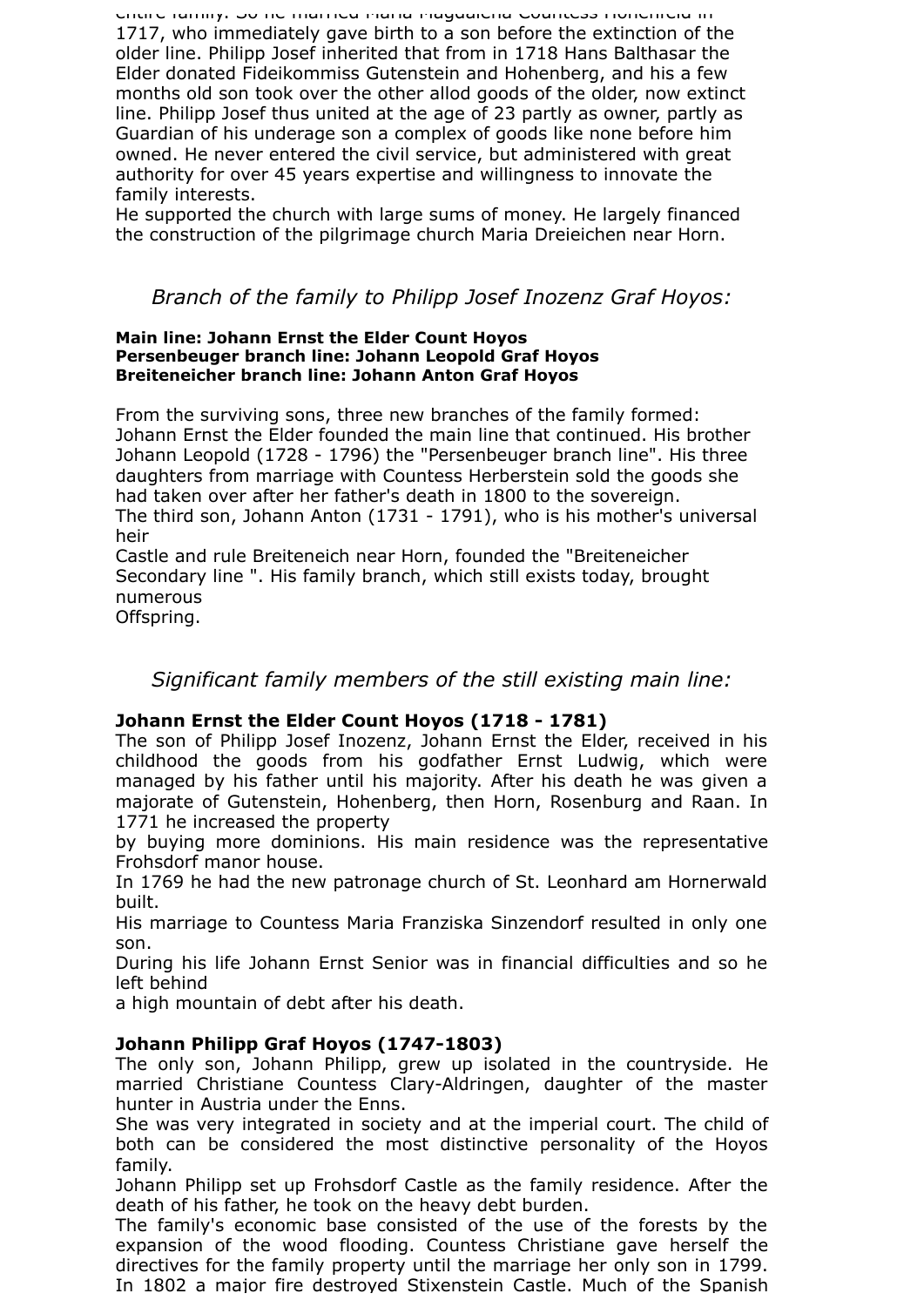The family's economic base consisted of the use of the forests by the expansion of the wood flooding. Countess Christiane gave herself the directives for the family property until the marriage her only son in 1799. In 1802 a major fire destroyed Stixenstein Castle. Much of the Spanish Family archives and imperial correspondence were lost. Johann Philipp died a year later.

## **Johann Ernst the Younger Count Hoyos-Sprinzenstein (1779 - 1849)**

When he was born, Johann Ernst was very weak. His long life path was shaped by physical and mental strength and endurance. Size appearance security, language talent, thirst for knowledge and legal studies shaped his training time. At the age of twenty he married Countess Therese Schlabrendorf. She bore him four sons, two of whom died early, and six daughters.

With prudence and acquired expertise, he was gradually able to reduce the mountain of debt. A significant contribution to this was after receiving one imperial alluvial privilege, the contract for extensive deliveries of firewood to Vienna.

Since 1836 he has been a member of the Order of the Golden Fleece. The French incursions into Austria brought on all of Lower Austria family rule looting and damage with it.

In 1805 and 1807 Emperor Franz visited Stixenstein and Gutenstein and put the

Foundation for a lifelong friendship. Johann Ernst was the first landowner to work exclusively on his own

Workforce set up and equipped the 6th Landwehr Battalion. As a lieutenant colonel

he fought against Napoleon in 1809.

In 1812 Johann Ernst accompanied the Austrian imperial couple to Dresden. At the

Congress of Vienna in 1815 he was made personal from the sovereign prince

Chamberlain appointed to the Prussian King. In 1821 he was given as a Privy Councilor also the title of excellence.

With the death of Count Anton Lamberg-Sprinzenstein in 1822, the

Dominion Drosendorf with the goods Pyhra and Thumeritz to Johann Ernst. Since

the respective owners of the Drosendorfer Fideikomiss had the nickname

To lead "Sprinzenstein". Further successes were not lacking. Johann Ernst became the Obersthof and State hunter appointed. Since 1829 he was commissioner of the Lower Austrian Herrenstandes appointed field marshal lieutenant in 1840, he was in the March Revolution of 1848 as commander of the National Guard before and

organized 40,000 men. Shortly after celebrating his golden wedding anniversary, Johann Ernst died after a fall from the horse.

## **Heinrich Graf Hoyos-Sprinzenstein (1804-1854)**

Johann Ernst's son Heinrich had a hard time succeeding against his fathers outstanding reign. He enjoyed a good education in law and agricultural field.

From his marriage to Felicie, born Countess Zichy sprouted eight children. Heinrich

passed away very early, after almost five years of varied obligations as head of the family had worn.

## **Ernst Carl the Elder Count Hoyos-Sprinzenstein (1830-1903)**

Heinrich's son Ernst Carl Graf Hoyos-Sprinzenstein joined the army in 1848

Northern Italy, where he personally witnessed Field Marshal Radetzky's victories.

After the death of his father, he ended his career in the military. About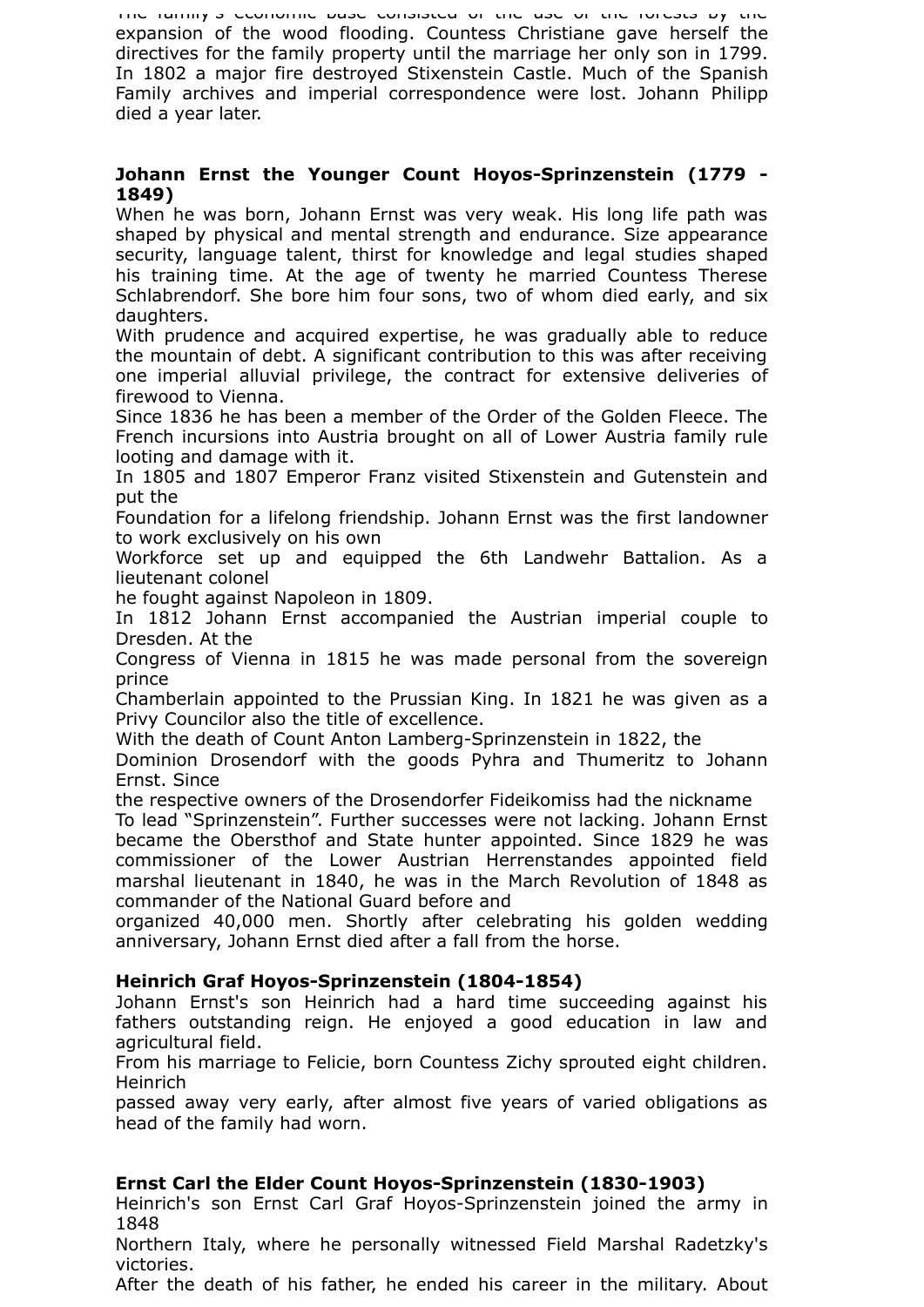1948

Northern Italy, where he personally witnessed Field Marshal Radetzky's victories.

After the death of his father, he ended his career in the military. About half a century he was the majorate of four Lower Austrian Fideikommissgut and had to contend with major problems.

He married Eleonore, Countess Couple in 1856. They had 5 sons and 3 daughters.

He was appointed to the Reichsrat in 1861 as a chamberlain and real secret councilor, where he subsequently rose to the position of vice president of the manor house.

In 1889 he became a member of the Order of the Golden Fleece.

For the donation of the Stixenstein springs to the city of Vienna, the Honorary citizenship granted.

As a builder, Count Ernst Karl earned great merit by rebuilding the Rosenburg am Kamp, which was in ruins after a major fire. This lasted under expenditure of significant own financial resources 20 years. Fortunately this wonderful cultural heritage could be saved.

The proud portrait of Ernst Karl in the official uniform of a real secret council

in the Hoyoszimmer on the Rosenburg is still symbolic of several centuries of building work done by this family in the province of Lower Austria. It is also an exemplary confession of his descendants, above all the current owner, today's diverse tasks of the public and the future towards the family.

### **Ernst Carl the Younger Count Hoyos-Sprinzenstein (1856-1940)**

Like his father, Ernst Carl the Younger was when taking over the goods administration in the year faced with major economic problems in 1898. It was true from youth his interest in exploring unknown areas in exotic countries. He

traveled through North America, Greenland, Asia and Africa.

In the judgment of a prominent specialist scholar, he was high, scientific understanding and eminent ability to solve geographical and of ethnographic tasks. He wrote several books about his travels, there are also extensive diary entries. His marriage to the Countess Marie Larisch-Moenich had two sons, Rudolf and Hans.

After only three years of marriage, the young wife died in 1883.

Ernst Carl served during the First World War until his 61st birthday at the military. He was almost always in the front line and returned in 1917 as a highly decorated officer back home.

Ernst Carl Graf Hoyos was the last owner of the entails. He died in 1940.

The Fideikommisse were dissolved under Hitler in 1939, so it happened with his

Estate for the first time on a division of property between his son Rudolf and the

Children and the wife of his late brother Hans. It has happened to everyone since then inheritance, if there are several beneficiaries, usually to certain real estate divisions.

### **Rudolf Graf Hoyos-Sprinzenstein (1884-1972)**

Ernst Carl's older son Rudolf studied economics in Leipzig and Forestry in Munich. Like his father, he stood throughout the first World War in the front.

After the First World War there were already economic losses, which Rudolf

wanted to make amends through speculations advised by "experts", but what

turned into the opposite. The attempted renovation fell into the catastrophic one

Crisis situation of the thirties. It reached noticeably into the substance of the main property.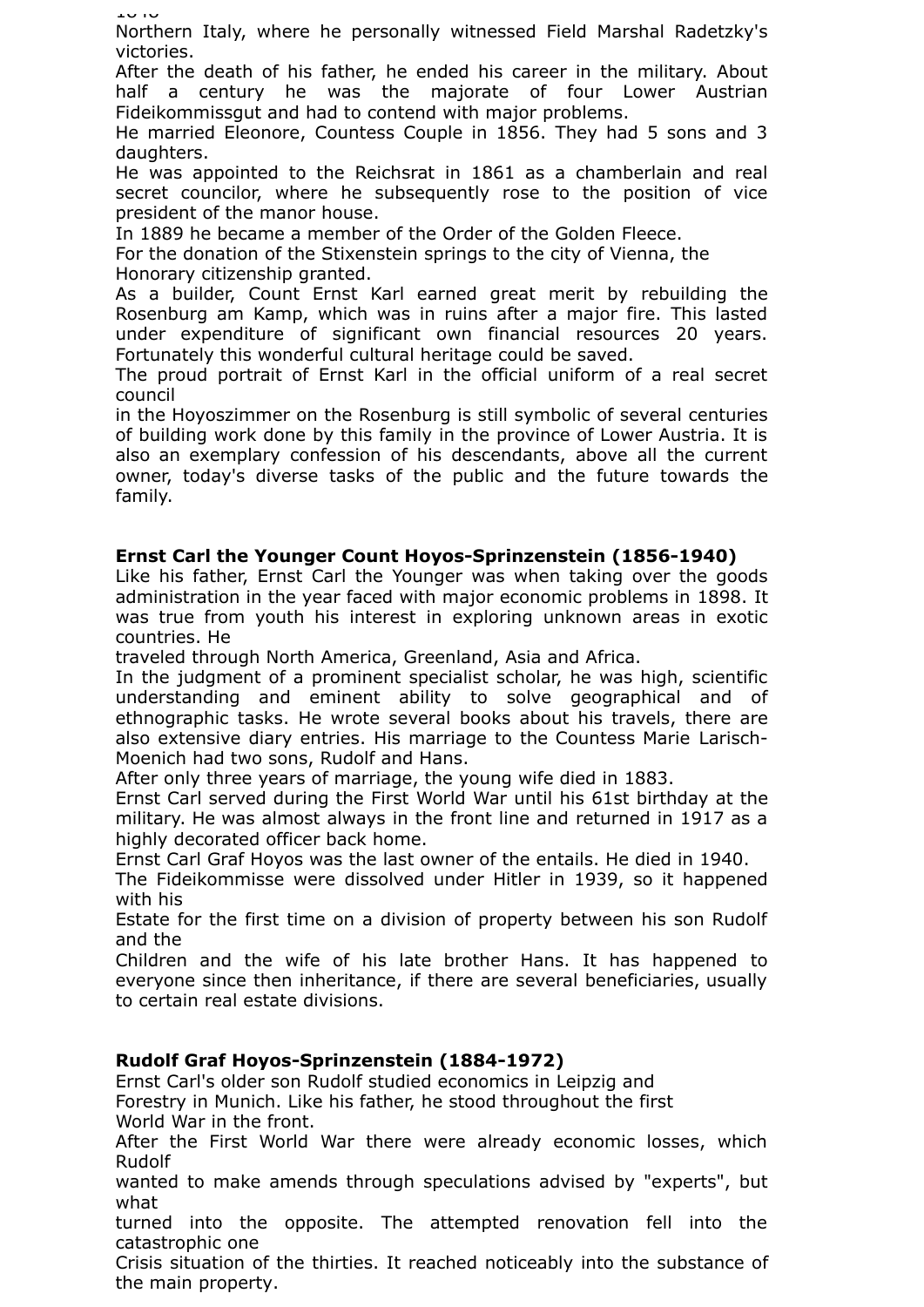turned into the opposite. The attempted renovation fell into the catastrophic one

Crisis situation of the thirties. It reached noticeably into the substance of the main property.

In 1921 he married Countess Maria Hartig. The youngest of the 6 children died

right after the birth. The eldest son, Ernst, died in World War II.

Rudolf's political commitment culminated in 1934 when he was appointed President of the State Council and Federal Council. He dressed with, according to the Federal President, the second highest office in what was then the "corporate state".

After Hitler's invasion of Austria, he found himself in GESTAPO imprisonment. He was forced to take up considerable agricultural property to cede to the "Deutsche Ansiedlungsgesellschaft". In 1945 he also had to deal with big damage from the russian occupation forces. After the Bürgerspitals-Stiftung zu Horn until its dissolution in the National Socialist period under the leadership of the respective owner of the rule Horn, which had been managed by the Hoyos family since the 17th century, succeeded Rudolf Hoyos after many years of tough efforts in 1955, after the Lower Austrian State Foundation-u. Fund Reorganization act, to bring the foundation back to life. The district administration Horn was called administrative body appointed.

Since 1957 he was a member of the Order of the Golden Fleece.

He remained sprightly into old age and went on a hike when he was 87 years old

to the top of the Hochschneeberg. A year later he was victim in a car accident.

### **Hans Hoyos (1923-2010)**

After years of youth in Horn and Gutenstein, Hans Hoyos had to work as a Mountaineer military service and was wounded twice. As a doctorate farmer and forester he gradually took over the forestry manager at the University of Natural Resources and Life Sciences in Vienna after the administration of the father's property, which after the death of Rudolf Hoyos, 1972, was divided among the 4 still living children. As the eldest son, he inherited the former rulers of Horn, Drosendorf and Rosenburg with the 3 big locks.

His primary endeavors were the preservation and restoration of the castles and

above all their utilization as well as the repair of many other buildings

and monuments. He paid particular attention to Rosenburg Castle. The restoration of the Rosenburg began in 1987 before the state exhibition in 1990 "Adel im Wandel". Since then, it has been continued annually at great expense. Hans Hoyos was able to round off the property with various acquisitions. From his diverse work in the public sector are the functions as vice President of the Main Association of Forest and Landowners, 25 years old, Chairman of the Lower Austrian forest owners association, 15 years old, board member of the association

agricultural estates in Austria, among many others. Since January 1st 1972, the administration of the Citizens Hospital Foundation became Horn. This consists of the district captain of Horn, the mayor of the municipality of Horn and the respective owner of the former Landtäflichen property "Das Gut Horn". Dipl. Ing. Hans Hoyos has been a member of this board of trustees since it was founded.

In 1978 Hans Hoyos was accepted into the order of the Golden Fleece.

Since March 1st, 1993 Hans Hoyos has the son of his dead brother Heinrich,

Dipl.Ing. Markus Hoyos, b. 1960, with the management of the forest administration Horn entrusted. At the end of 2000, Hans Hoyos adopted Markus Hoyos and gave him his properties from the Horn Forest Administration transfer.

### **Markus Hoyos (1960 -**